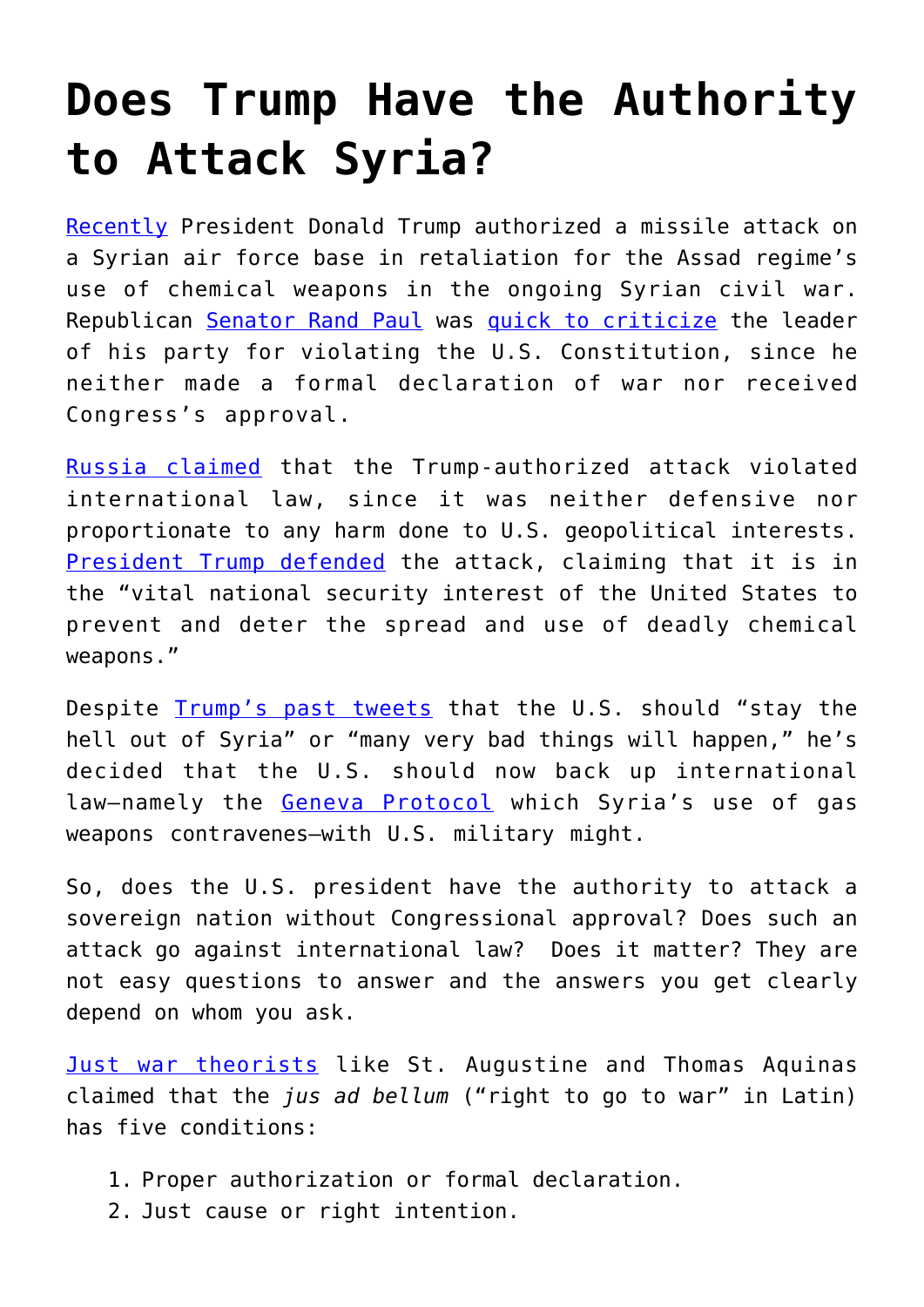- 3. Likely to achieve the intended result.
- 4. Violence inflicted is proportionate to the violence committed by the other side.
- 5. All non-violent and diplomatic options are exhausted, so that it is a last resort.

There are several decades of precedent in support of a president's authority to unilaterally launch attacks against foreign enemies without Congressional approval. [Article I,](http://press-pubs.uchicago.edu/founders/tocs/a1_8_1.html) [section 8, clause 11 of the Constitution](http://press-pubs.uchicago.edu/founders/tocs/a1_8_1.html) (the War Powers clause) puts the power "to declare war" in the hands of Congress, but this hasn't happened since World War II.

According to the [War Powers Act of 1973](https://en.wikipedia.org/wiki/War_Powers_Resolution), the president must inform and consult with Congress within 48 hours of using military force. Also, he cannot keep troops in a foreign country for more than 60 days without congressional approval. But this doesn't undermine the authority of a president to act initially without Congressional authorization. As the saying goes, you can't win a war by committee.

President Obama notoriously sought Congressional approval for Syrian intervention in 2013 ([Authorization for the Use of](https://en.wikipedia.org/wiki/Authorization_for_the_Use_of_Military_Force_Against_the_Government_of_Syria_to_Respond_to_Use_of_Chemical_Weapons) [Military Force Against the Government of Syria to Respond to](https://en.wikipedia.org/wiki/Authorization_for_the_Use_of_Military_Force_Against_the_Government_of_Syria_to_Respond_to_Use_of_Chemical_Weapons) [Use of Chemical Weapons](https://en.wikipedia.org/wiki/Authorization_for_the_Use_of_Military_Force_Against_the_Government_of_Syria_to_Respond_to_Use_of_Chemical_Weapons)) and was denied it. In a speech, [Obama stated](http://www.nytimes.com/2013/09/01/world/middleeast/text-of-president-obamas-remarks-on-syria.html?ref=middleeast&_r=0) that receiving authorization was unnecessary, but made any intervention "stronger" and "more effective" by presenting a united front: "[W]hile I believe I have the authority to carry out this military action without specific congressional authorization, I know that the country will be stronger if we take this course, and our actions will be even more effective." When Obama decided to intervene in Libya, he completely bypassed any authorization, insisting that [it was](https://obamawhitehouse.archives.gov/the-press-office/2011/03/28/remarks-president-address-nation-libya) [in the "national interest."](https://obamawhitehouse.archives.gov/the-press-office/2011/03/28/remarks-president-address-nation-libya) 

In my 2013 book *[Philosophical Pragmatism and International](https://rowman.com/ISBN/9780739168257) [Relations: Essays for a Bold New World](https://rowman.com/ISBN/9780739168257)*, I defined an international affairs pragmatist as someone who "forego[es]